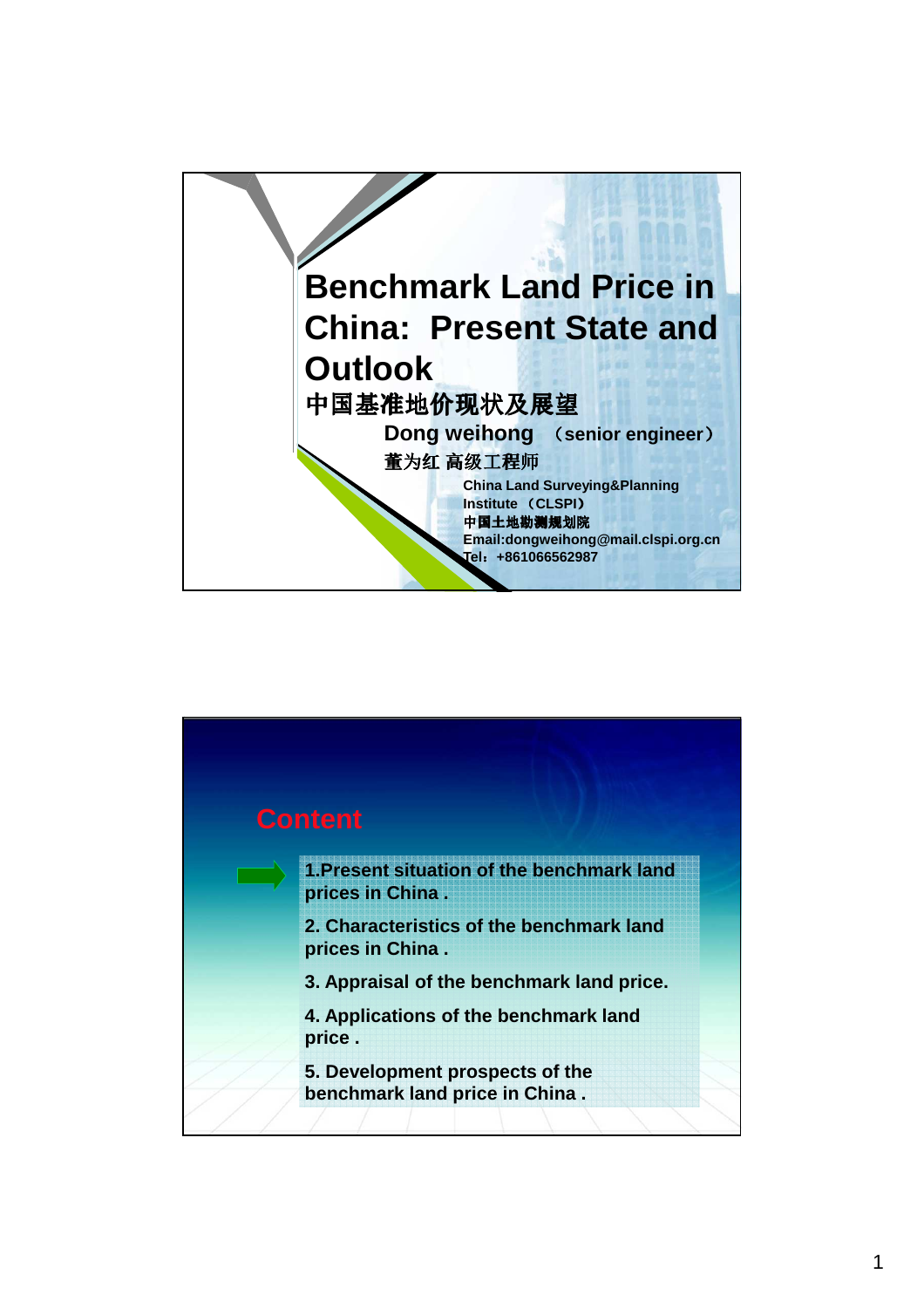### **1.Background**

**Problems:** lack of land transaction cases.

in 1978, China began to reform and open up, It gradually resulted the reform of the urban land use system and the housing system. However, since the land market was just established. There was a lack of land transaction information as reference for land price appraisal in many places. Pricing of land became a problem, giving birth to the appraisal of the benchmark land price.



**in China**

• 2,717 county-level cities and towns;91%of the national total ;

**Present situation of the benchmark land prices** 

• All county-level cities and towns in 20 provinces ;

Have set the benchmark land prices.

In 2001, two technical regulations promulgated :

• Regulations for Gradation and Classification on Urban Land (GB/T18507-2001)

• Regulations for Valuation on Urban Land (GB/T18508- 2001)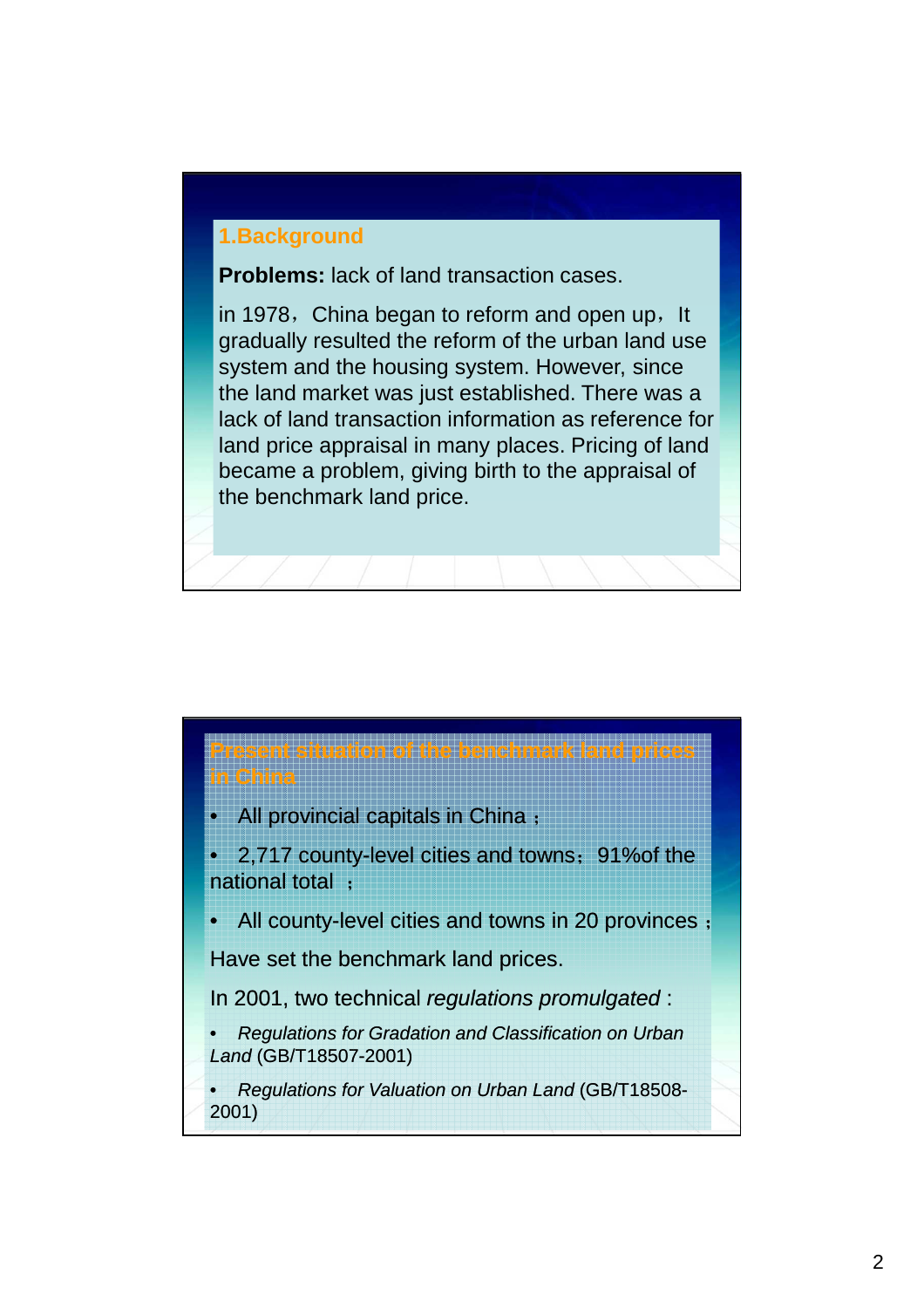## **2. Characteristics of the benchmark land prices in China**

**A regional price.** The benchmark land price is the price set on the average conditions in a region.





•**A clear connotation .** The benchmark land price reflects the status quo and the overall situation of land use, such as ,the type of land rights, term of use, purpose, maturity date, the degree of development and utilization, plot ratio ,etc.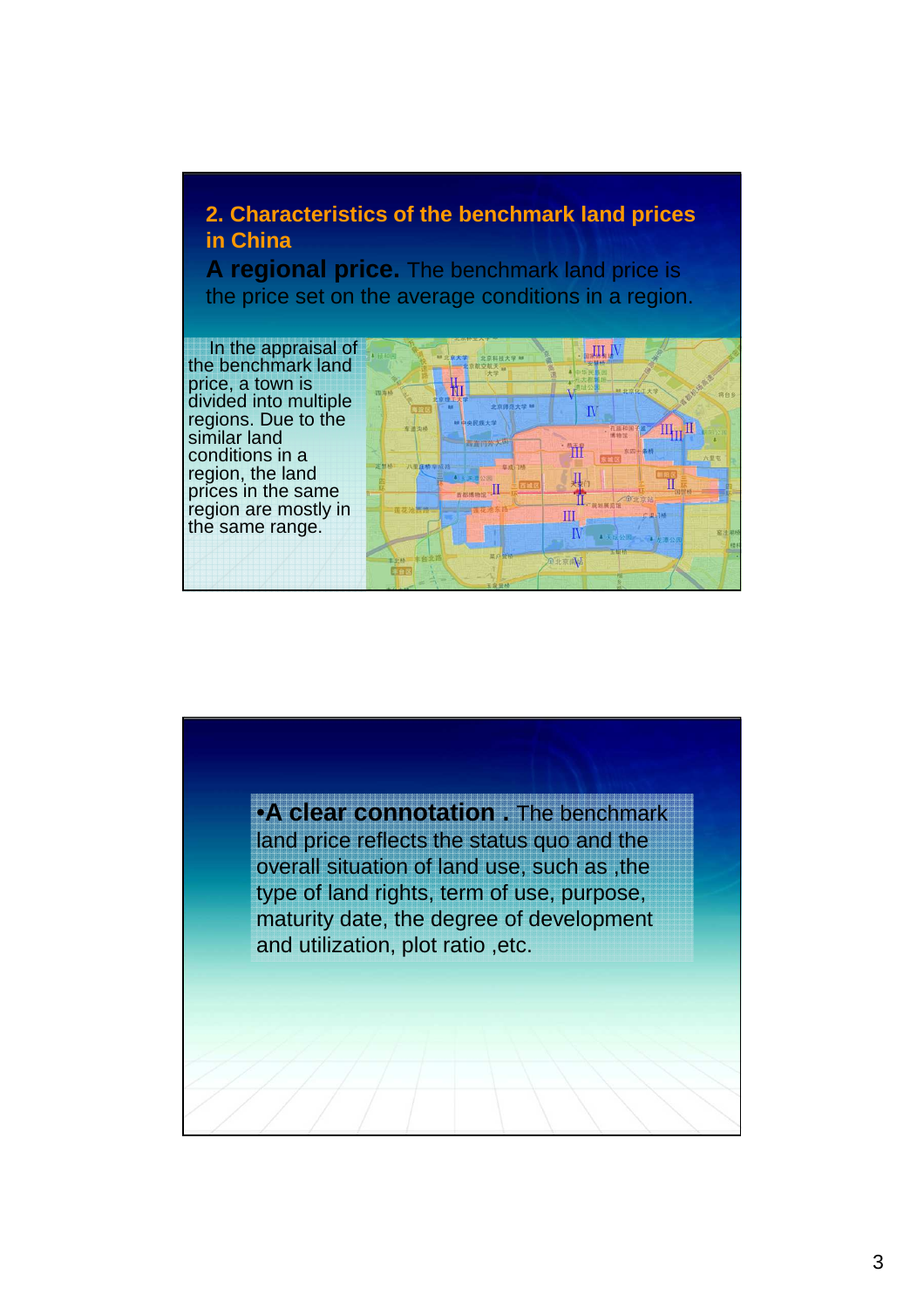|                                                                      | : 1 Connetations of Benchmark Land Price sin Guangzhon 201 |                                |     |     |     |  |
|----------------------------------------------------------------------|------------------------------------------------------------|--------------------------------|-----|-----|-----|--|
|                                                                      | Degree of Land<br>Development                              | Five accesses and one leveling |     |     |     |  |
| Land for Trade                                                       | Average Plot Ratio                                         | Rational                       |     |     |     |  |
|                                                                      | Price Type                                                 | The land-value of first floor  |     |     |     |  |
| Land for<br>Residence and<br>Integrated<br>Purposes<br>(Office Land) | Degree of Land<br>Development                              | Five accesses and one leveling |     |     |     |  |
|                                                                      | Average Plot Ratio                                         | 2.7                            | 1.8 | 1.8 | 1.8 |  |
|                                                                      | Price Type                                                 | The land-value of floor        |     |     |     |  |
| Land for Industry                                                    | Degree of Land<br>Development                              | Five accesses and one leveling |     |     |     |  |
|                                                                      | <b>Average Plot Ratio</b>                                  | 1.0                            |     |     |     |  |
|                                                                      | Price Type                                                 | Land value                     |     |     |     |  |

## **3. Appraisal of the benchmark land price.**

**"pricing land by grade" .** an overall survey of the town's economic society is conducted first, then each and every grading factor is quantified, according to which land gradation is made; and finally different levels of benchmark land prices are appraised on the basis of such gradation.

**Step1: Investigations,** All the informations and datas of the town's economic and society are collected. It's mainly include two aspects. **One is** the factors that influence the land price, such as the business centers, roads, public traffic, schools, hospitals, green spaces, gardens, population, urban planning, and so on. **The other is** the transactions and lease cases and samples of land use, transfer and development in the real estate market.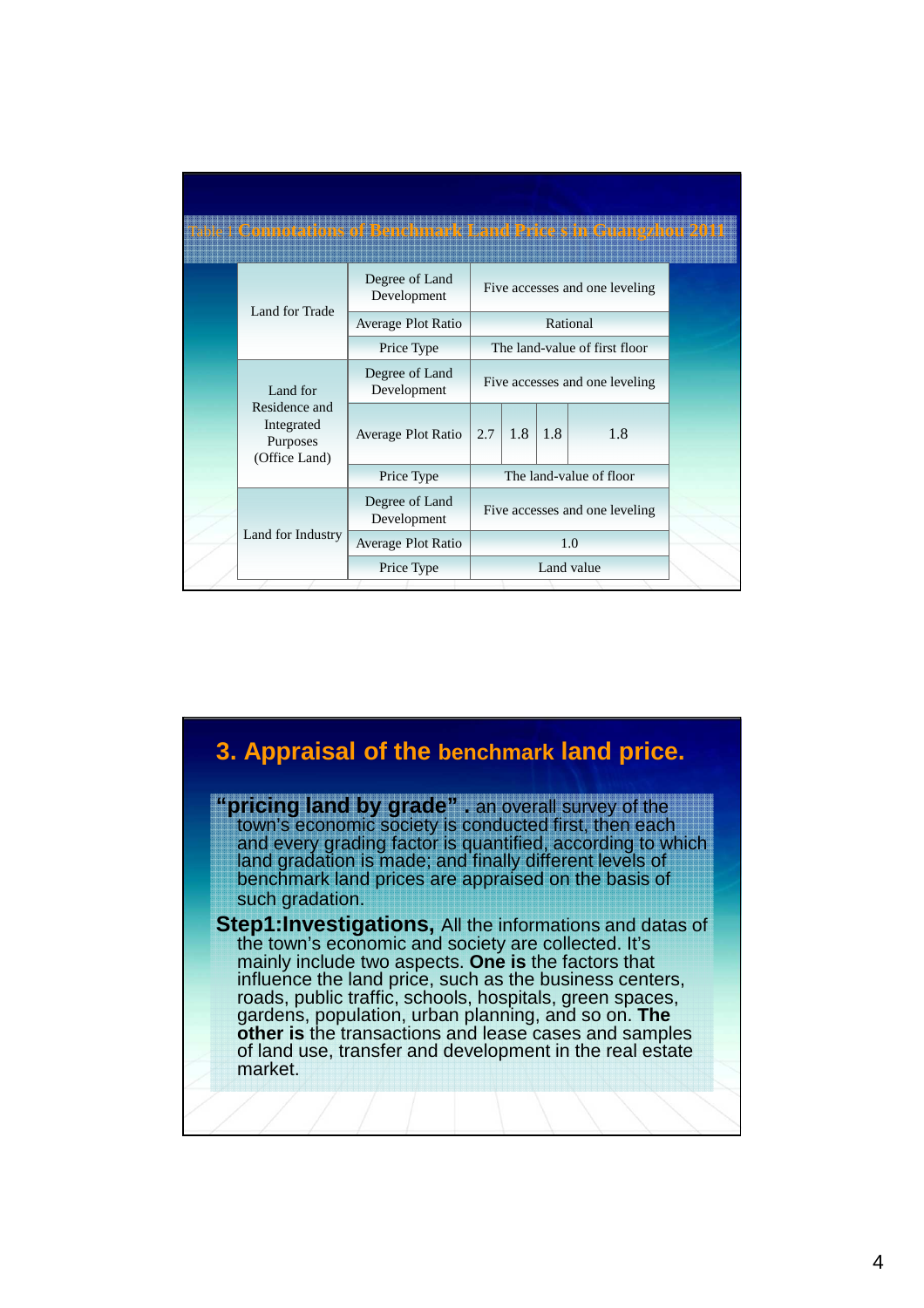

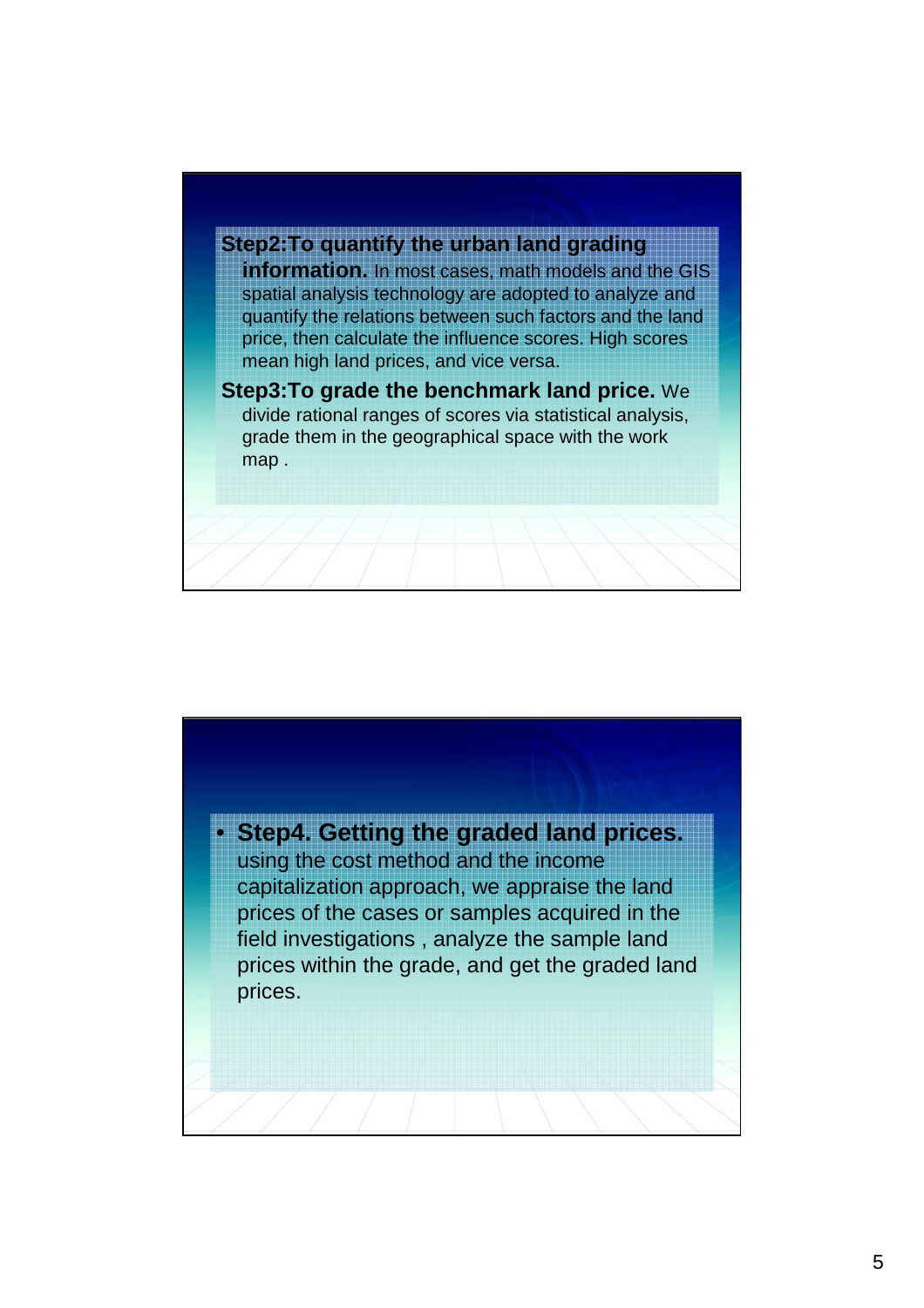| able : Graded Honchmark land prices in Grangzhor 2011 |       |                    |       |                   | Unit: Yuan/M |  |
|-------------------------------------------------------|-------|--------------------|-------|-------------------|--------------|--|
| Land for Trade                                        |       | Land for Residence |       | Land for Industry |              |  |
| Grade                                                 | Price | Grade              | Price | Grade             | Price        |  |
| 1st-Grade                                             | 29991 | 1st-Grade          | 9181  | 1st-Grade         | 1419         |  |
| 2nd-Grade                                             | 18334 | 2nd-Grade          | 7499  | 2nd-Grade         | 900          |  |
| 3rd-Grade                                             | 13840 | 3rd-Grade          | 6142  | 3rd-Grade         | 679          |  |
| 4th-Grade                                             | 8654  | 4th-Grade          | 4353  | 4th-Grade         | 599          |  |
| 5th-Grade                                             | 6486  | 5th-Grade          | 2821  | 5th-Grade         | 449          |  |
| 6th-Grade                                             | 4664  | 6th-Grade          | 1659  | 6th-Grade         | 358          |  |
| 7th-Grade                                             | 2957  | 7th-Grade          | 701   | 7th-Grade         | 309          |  |
| 8th-Grade                                             | 1564  | 8th-Grade          | 446   |                   |              |  |
| 9th-Grade                                             | 937   | 9th-Grade          | 347   |                   |              |  |
| 10th-Grade                                            | 550   |                    |       |                   |              |  |

#### **The defects of the method of "pricing land by grade" .**

- Cannot directly reflect the spatial distribution of land prices. Regions with good land conditions may not see high land prices, and there may be factors which influence the local land prices, but are not taken into consideration.
- Various influencing factors have complicated impacts on land prices, leading to inconsistency between "grade" and "price".
- An overall fields investigations mean heavy workload.
- **Thus** it is a method adopted at a low degree of land marketization.

"**grading based on price",**ie, to directly investigate land prices in the great number of transactions in the real estate market, getting the spatial distribution rules of the prices of the cases,then determine the grades.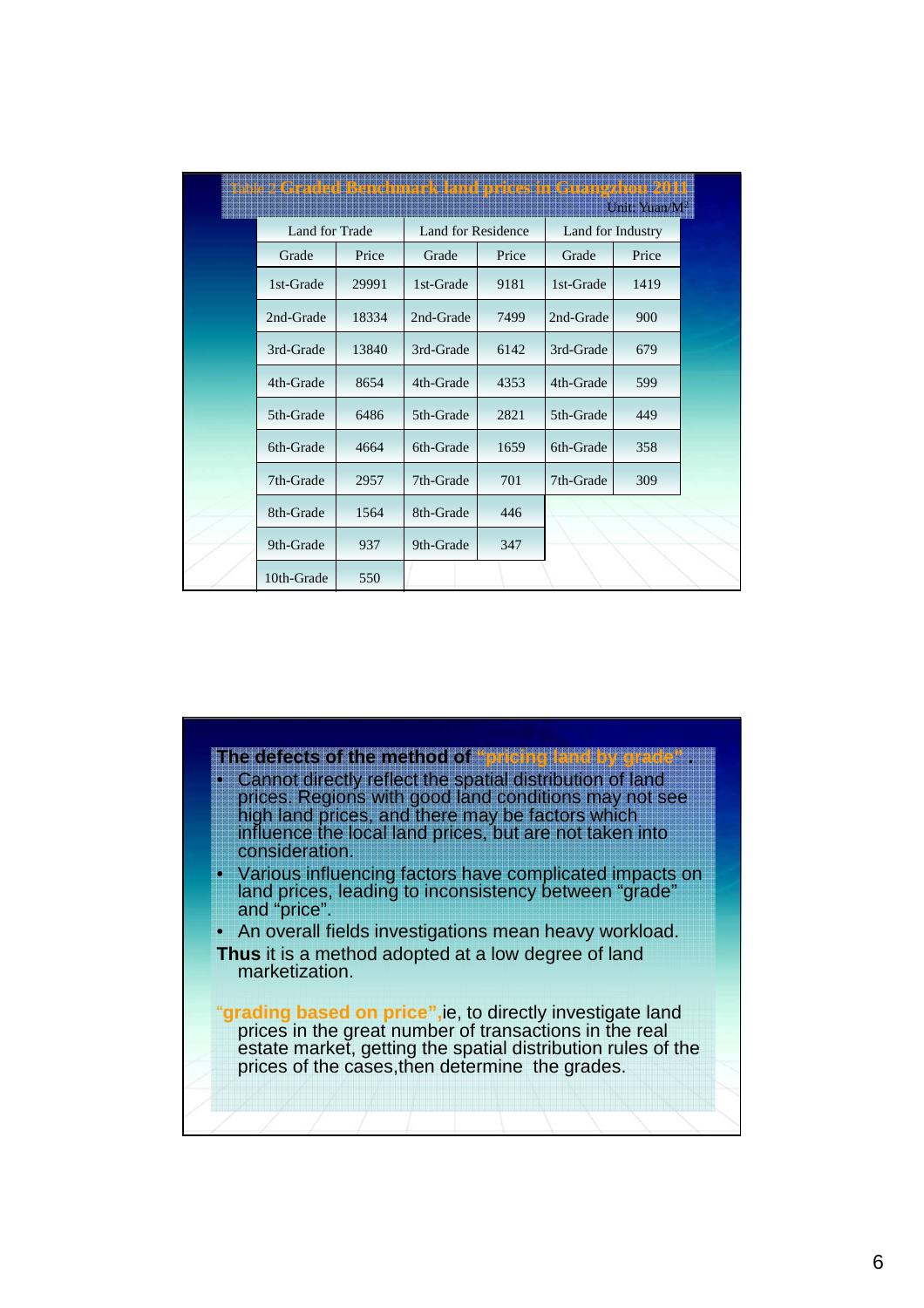# **4. Applications of the benchmark land price**

# **4.1.Its application to the appraisal of parcel land price.**

In the Regulations for Valuation on Urban Land, the land datum value method is recommended along with the market comparison approach, the cost method and the income capitalization approach to be optional in the assessment of parcel land.

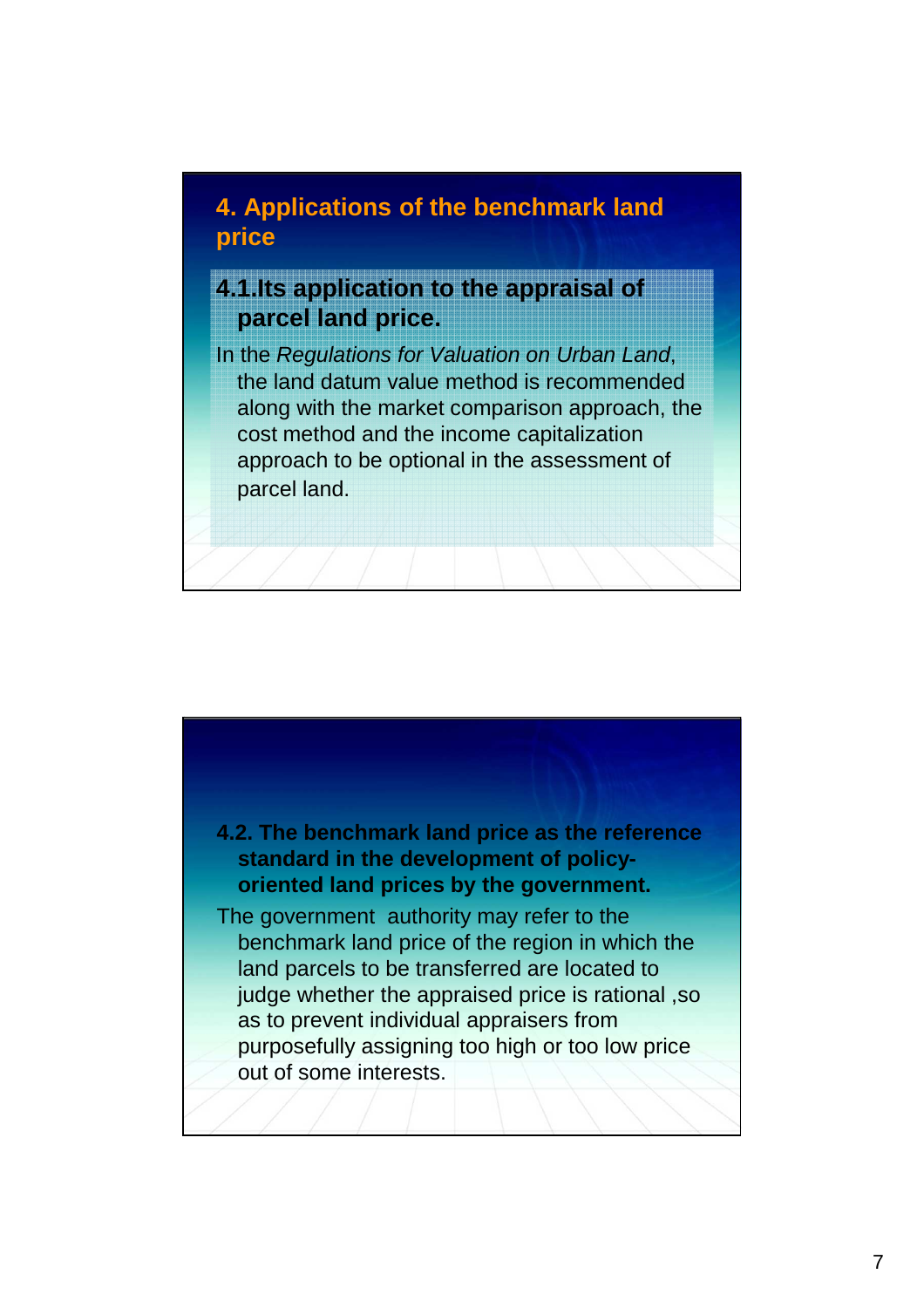

### **5. Development prospects of the benchmark land price in China**

- **5.1. New methods and techniques of appraising the benchmark land price have been applied constantly.**  Computer technologies and GIS are used more in grading the benchmark land price.
- **5.2. A more detailed classification of the purposes of the benchmark land price has been made.**
- **5.3. The regional classification of the benchmark land price becomes more detailed.** Some cities ,on the basis of the graded benchmark land price, began setting the route price and grid price covering smaller areas and making the regional benchmark land price closer to the actual market price.